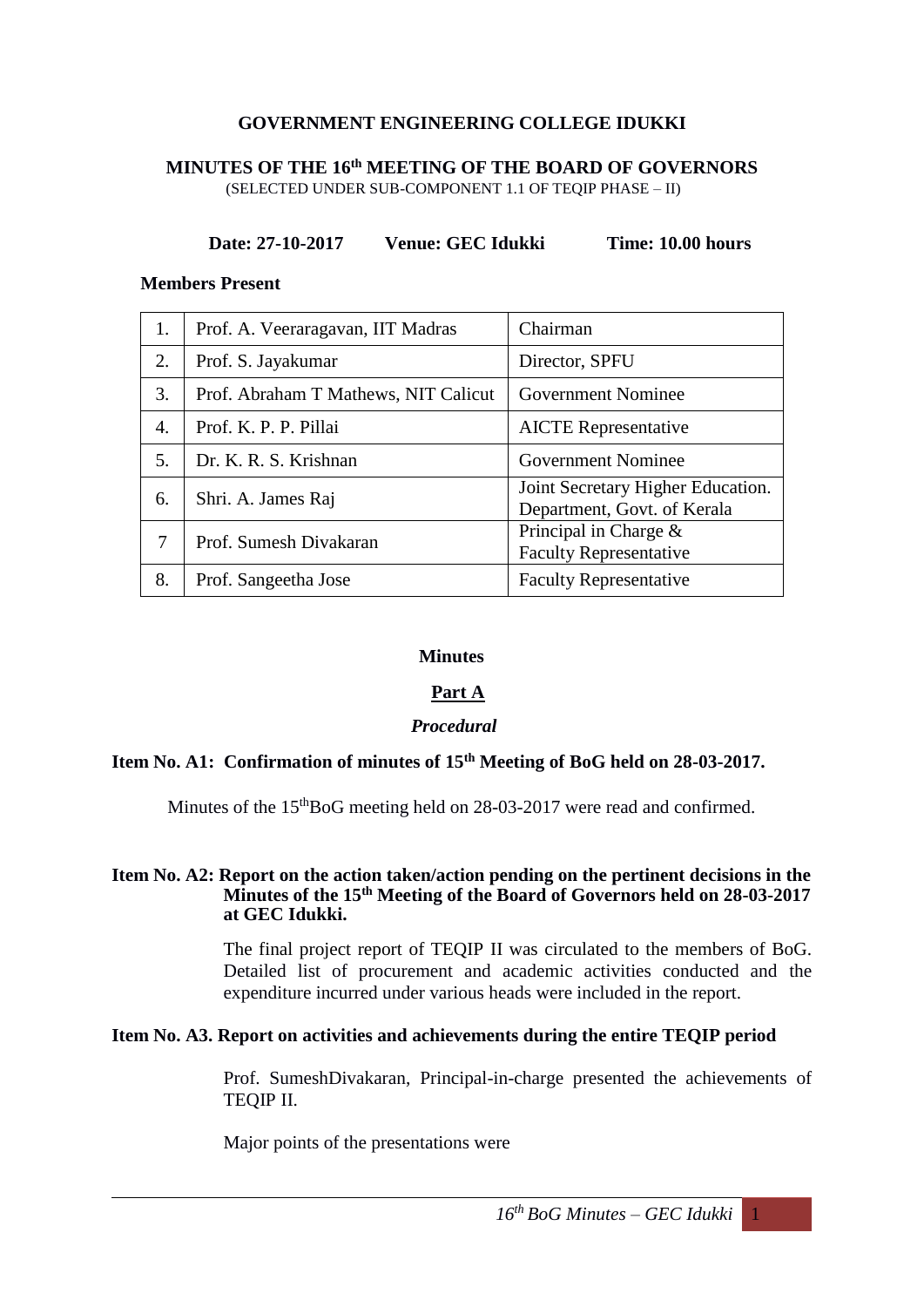- One B Tech programme in Mechanical Engineering and four M Tech programmes were started during the project period
- Significant improvement in the number of publications by faculty
- Improvement in the strength of regular faculty and faculty with Ph D
- Significant improvement in the built up area with funding from the State Government
- Largest Central Computing Facility compared to other Government Engineering Colleges
- Significant improvement in the number of placements due to the increased number of training sponsored by TEQIP II
- Collaborative research jointly by GEC Idukki and institutions like IISC, IIT Guwahati, IIT Palakkad, IIT Banglore, Mathworks India Pvt Ltd.
- Obtained Newton Bhabha fund from the Royal Academy of Engineering London for a collaborative research project.
- Many M. Tech graduates joined for Ph D studies at Premier Institutions.
- MoUs signed with KELTRON, ICT Academy, CDAC, and MoU with TCS is under discussion.
- Improvement in results

`

- 4 new PG labs were set up under TEQIP II
- 2 National conferences and 1 symposium organized
- Improved Industry-Institute interaction

The following comments were made during the presentation

- Prof. Abraham T. Mathews suggested to show the improvement in infrastructure to be quantified in terms of built up area (Sq. M)
- Chairman suggested to show the number of computers available in the CCF
- Dr. K. R. S. Krishnan suggested summarizing the outcome of the MoU signed with industries.
- Chairman and Prof. K. P. P Pillai also suggested publishing the research works in Science Citation journals as far as possible.

## **Part B**

## *Discussion, consideration and ratification*

# **Item No. B1: Ratification of the various training programmers conducted/ attended by the faculty, technical staff and administrative staff.**

BoG ratified various training programs conducted / attended by the faculty, technical staff and administrative staff as per the details given in **Appendix B1**.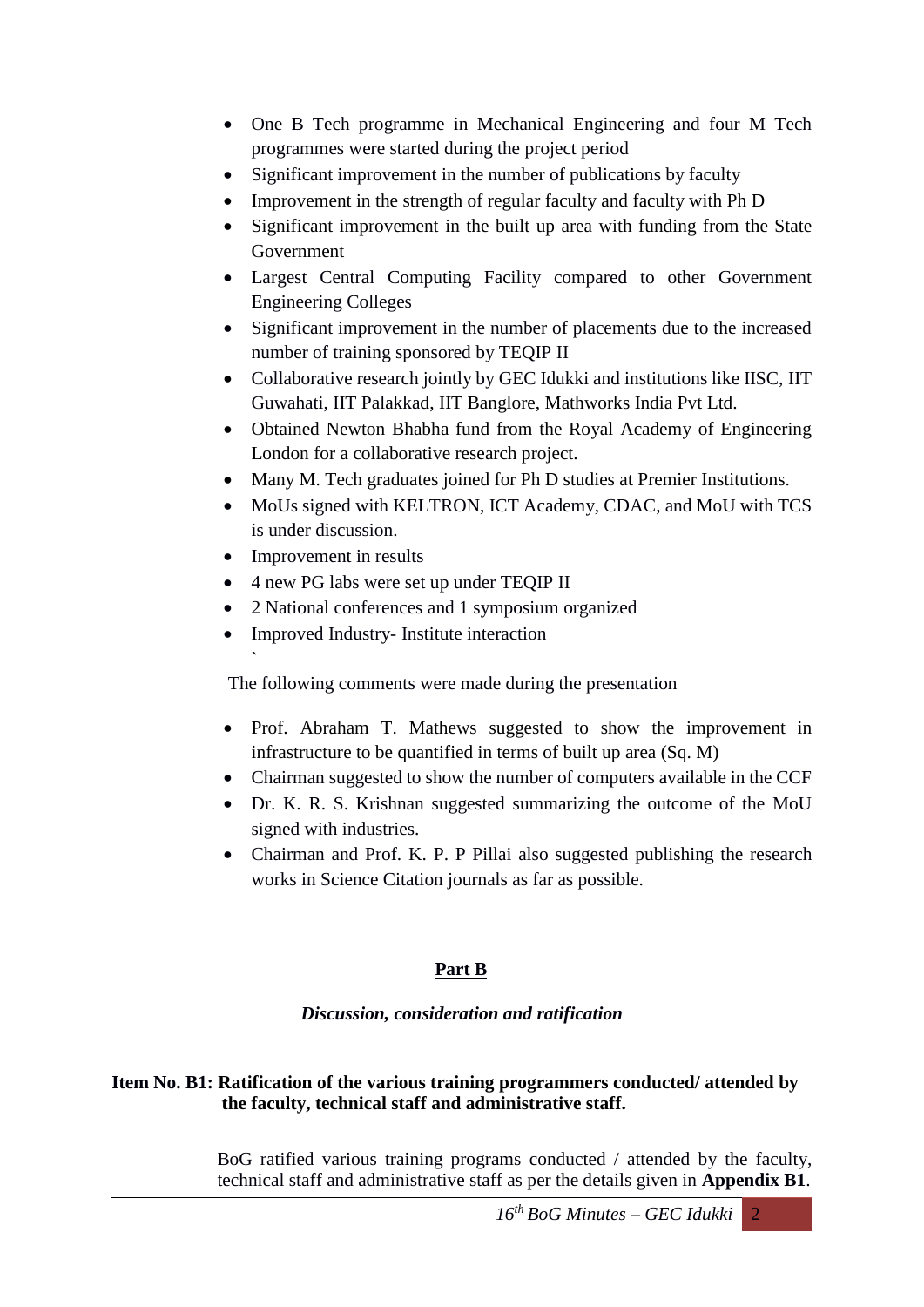Chairman suggested forming a group mail of BoG members and communicating the details of programmes to get advance approval, when the programmes are to be conducted or to be attended before the next BoG meeting.

## **Item No. B2: Various in-house training programmes conducted for the students.**

The BoG analyzed and appreciated the conduct of various in-house training programmes conducted for the students as given in **Appendix B2**.

Since we have only a limited amount of fund, refreshment shall not be given for the students' programme to be conducted.

### **Item No. B3: Various training programmes attended outside the Institution by faculty, technical and administrative staff.**

The BoG discussed various courses undergone outside the Institution by faculty, technical and administrative staff as given in **Appendix B3**.

Chairman has suggested to conduct a presentation whenever a faculty member, technical and administrative staff undergo external training programmes, even if such programmes are not funded from TEQIP.

## **Item No. B4: Approval of the expenses incurred in various heads under TEQIP II**

BoG approved the details of expenditure incurred in various heads given in **Appendix B4.**

## **Item No. B5: Approval of the proposal for re-appropriation of funds under the four TSB accounts**

BoG discussed about the utilization of four funds, and suggested that Corpus Fund (CF), Maintenance Fund (MF) and Faculty Development Funds (FDF) are to be utilized at present. The re-appropriation of Equipment and Replacement Fund (E&RF) to CF and FDF can be considered only after the effective utilization of the first two funds (CF and FDF). It is decided that the funds shall be utilized to ensure equitable sharing.

### **Item No. B6: Approval of the proposed rules for implementation of various schemes**

- It is decided to divide the funds based on the student strength and faculty strength of each Department.
- It is decided to limit, if necessary, the number of courses attended by a faculty member to ensure equitable sharing of funds.
- Since we have only a limited amount, requests for refund of tuition fee by the faculty members pursuing Ph D, and refund of expenses in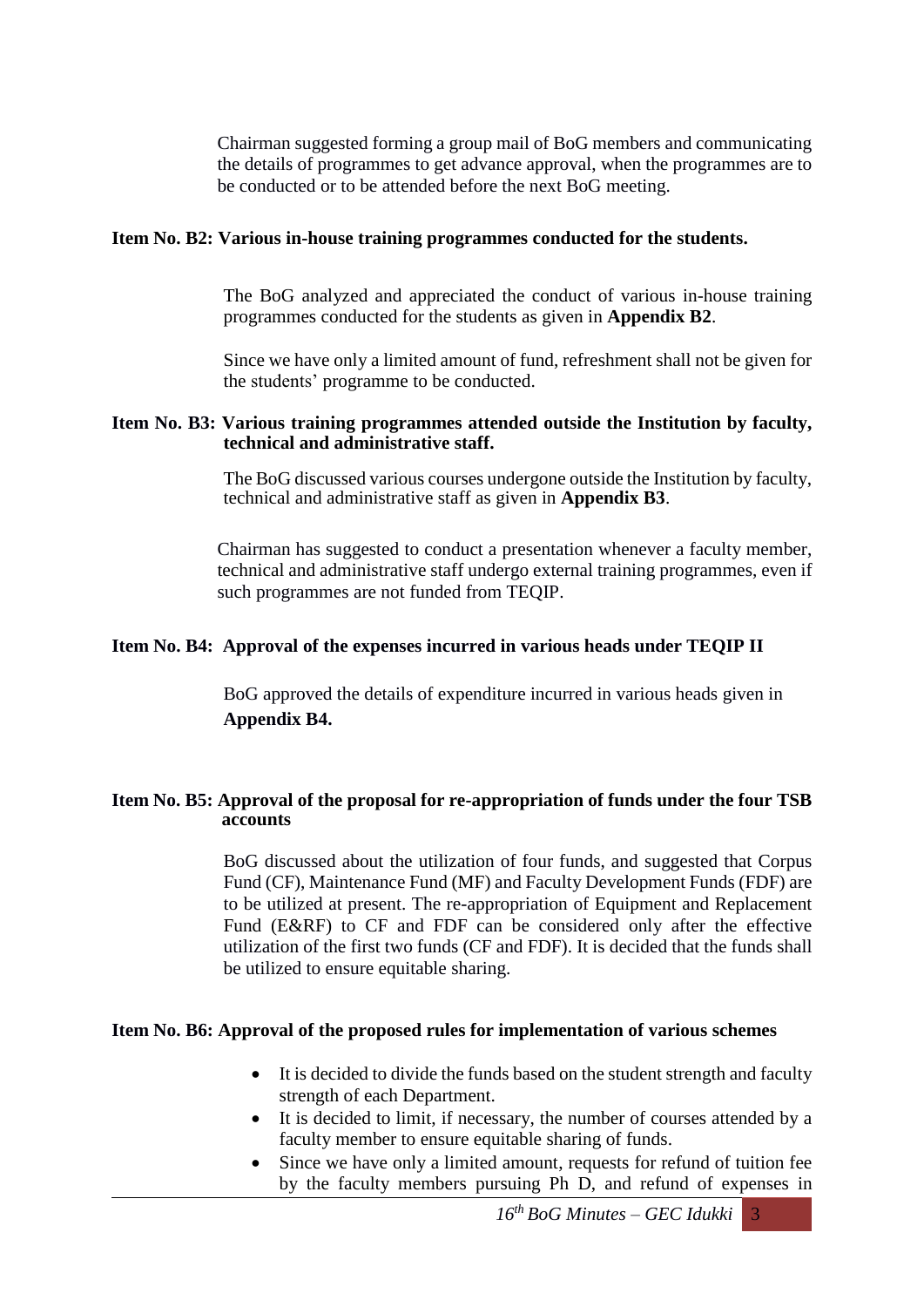connection with QIP are to be kept pending so as to give priority to the other FSD activities beneficial to all the faculty/staff of concerned departments in general.

- It is decided to give low priority for the in-house training programs except training programmes in connection with NBA accreditation.
- It is decided to constitute a three member committee to screen the application for attending FDPs. Funding shall be limited to attend training programmes, and meeting in connection with any collaborative research with IITs, IISc, IIITs, NITs and National Universities. Higher limit of TA is limited to II AC train fare for regular faculty members regardless of the cadre, and sleeper class train fare for guest faculty members. Amount to be sanctioned shall be based on the actual, regardless of the mode of conveyance used. Daily Allowance (DA) and Local conveyance can be given as per the Government of Kerala (GoK) rules. It is decided to limit the maximum registration fee for attending FDP to Rs. 5,000/-.

Maximum room rent:

| Category               | <b>Within Kerala</b> | <b>Outside Kerala</b> |  |
|------------------------|----------------------|-----------------------|--|
| Regular faculty member | 1000                 | 1500                  |  |
| Guest faculty member   | 500                  | 500                   |  |
| Others                 | As per GoK rules     |                       |  |

#### **Item No. B7: Approval of the plan for remedial classes**.

BoG discussed the plan for remedial classes as given in **AppendixB7**. BoG provided the following guidelines to be followed.

A committee has to be formed for scrutinizing proposals for remedial classes and general rules for the same is decided as follows.

- It is decided that a remedial class shall be offered by a faculty other than the one who taught the subject. However, exemption in this regard may be given by the committee in special cases.
- The minimum number of students required to claim an expense from TEQIP in 15% of the number of students in the concerned class.
- Remedial classes shall be arranged only for helping the students in understanding difficult topics, which was already covered by the Instructor. By considering the time constraints, the maximum number of remedial hours is limited to 15% of the total number of hours as per the university curriculum.

It is decided to extend the remedial class offered by the Basic Science department to all the departments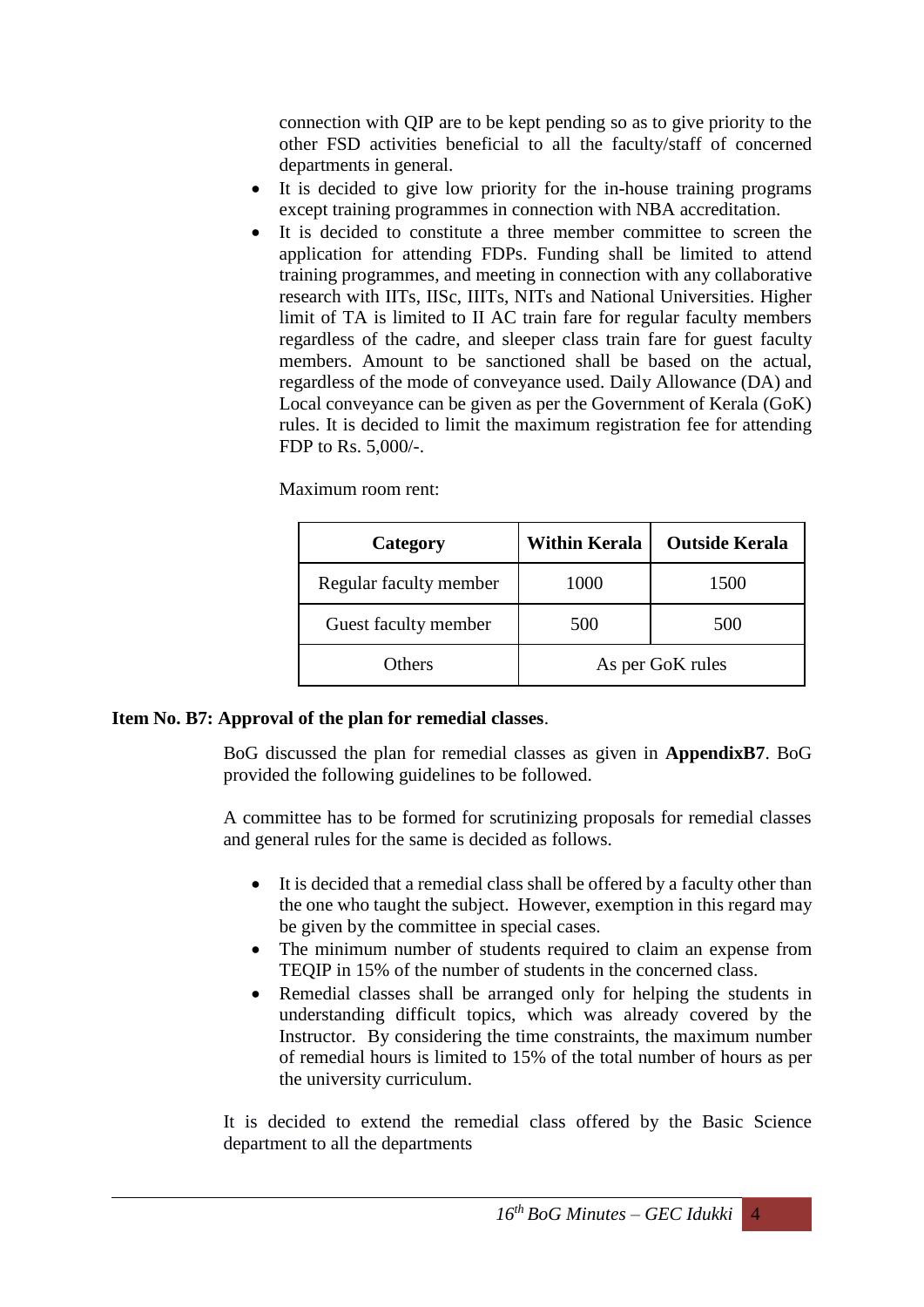### **Item No. B8: Approval of the plan for GATE coaching classes.**

It is decided to purchase books for GATE examination and to keep these books in the department library. The expenditure can be met from the fund for students' support.

# **Part C**

# *Reports*

### **Item No. C1: Status of the Faculty Position as on 24.10.2017.**

The Principal-in-charge presented the faculty position as on 24-02-2017. BoG chairman suggested correcting the cadre 'Contract Faculty' to 'Guest Faculty' which was shown in activity report.

### **Item No. C2: Result Analysis**

The Principal-in-charge presented the result analysis for B. Tech. Second, Fourth, Sixth and Eighth semester students as given in **Appendix C2**.

# **Part D**

## *Miscellaneous*

#### **D1. Faculty Contributions**

BoG discussed the publications and achievements of faculty as given in **Appendix D1.** BoG Chairman suggested publishing the research works in Science Citation journals as far as possible.

#### **D2. Any other item with the permission of chair**

- The BoG discussed the need for engaging an office staff for TEQIP, after December  $15<sup>th</sup> 2017$  to help in proper maintenance of office records in connection with the implementation of various activities in the extended TEQIP period. Formalities for staff appointment has to be completed before 15thDecember 2017. Qualification can be decided as Graduate in any discipline from a recognized university along with 4 years' of experience in TEQIP or any other World Bank projects.
- It is decided to engage experienced professional counselors having sufficient qualification. The payment shall be made from the appropriate fund (Corpus Fund) by following GoK rules for VFS.

 $16<sup>th</sup>$  *BoG Minutes* – *GEC Idukki* 5